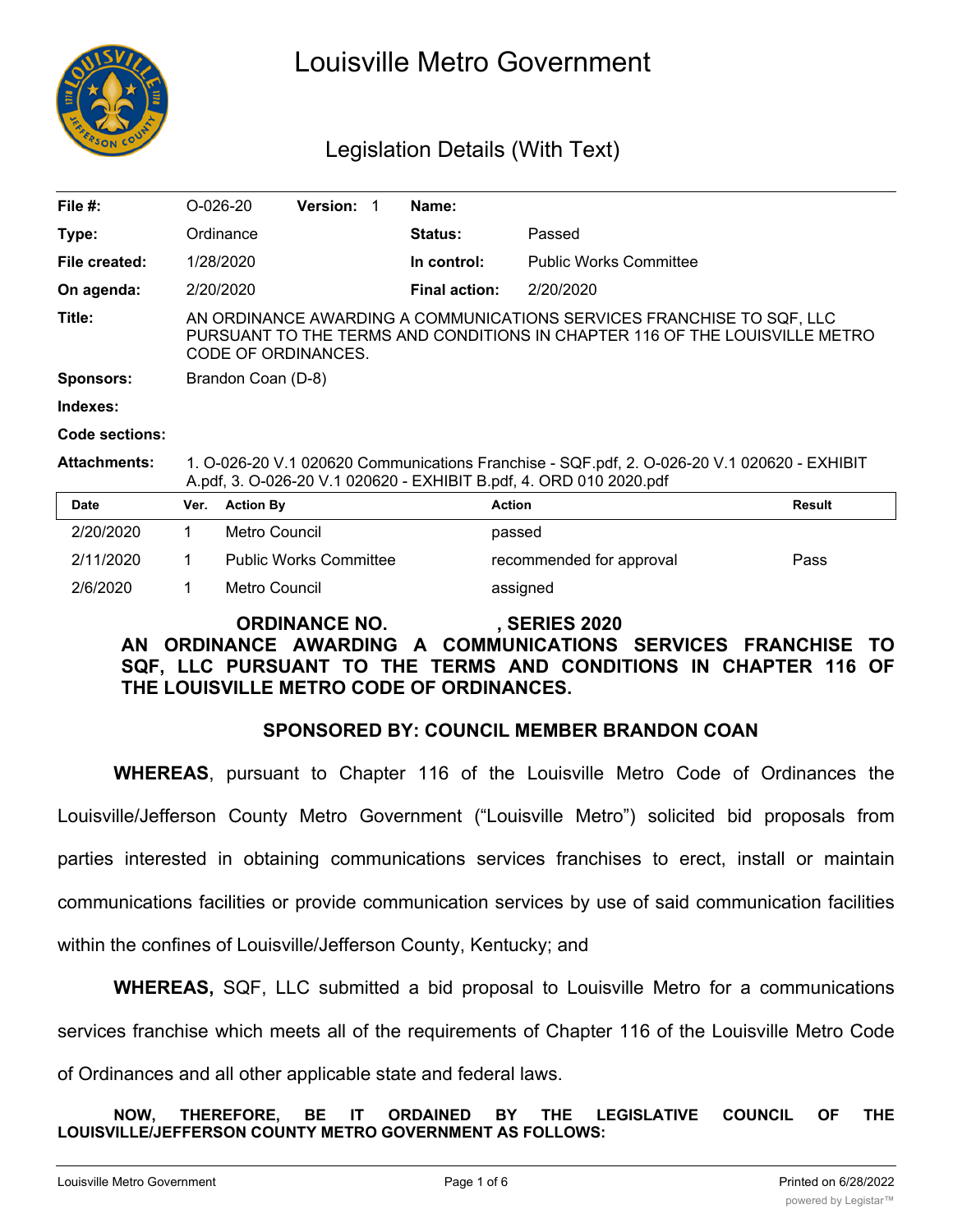**SECTION I.** Louisville Metro hereby grants to SQF, LLC for a period of 20 years, a non-exclusive franchise to erect, install or maintain communications facilities or provide communication services by use of said communication facilities within the confines of Louisville/Jefferson County, Kentucky pursuant to Chapter 116of the Louisville Metro Code of Ordinances as now written and as may be amended during the period of this franchise agreement.

**SECTION II.** The franchise agreement by and between SQF, LLC as appended to this ordinance is hereby approved and the Mayor is hereby authorized to execute and enter into that agreement for and on behalf of Louisville Metro.

**SECTION III.** That the statements set forth in the Preamble to this Ordinance are hereby incorporated in this Ordinance by reference, the same as if set forth at length herein.

**SECTION IV.** That if any section, sentence, clause or phrase of this Ordinance is held to be unconstitutional or otherwise invalid, such infirmity shall not affect the validity of the remainder of the Ordinance.

**SECTION V**. This ordinance shall take effect upon its passage and approval.

Sonya Harward **David James** 

Metro Council Clerk **President of the Council** President of the Council

Mayor

Greg Fischer **Approval Date** 

#### **APPROVED AS TO FORM AND LEGALITY:**

Michael J. O'Connell Jefferson County Attorney

By:

#### **FRANCHISE AGREEMENT**

**THIS FRANCHISE AGREEMENT** made and entered into this \_\_\_ day of \_\_\_\_\_\_\_\_\_\_\_\_, 2020, by and between

the Louisville/Jefferson County Metro Government (hereinafter "Louisville Metro") and SQF, LLC.

#### **WITNESSETH:**

**WHEREAS**, pursuant to Chapter 116 of the Louisville Metro Code of Ordinances and Sections 163 and 164 of

the Kentucky Constitution, Louisville Metro solicited bid proposals from parties interested in obtaining franchises to erect,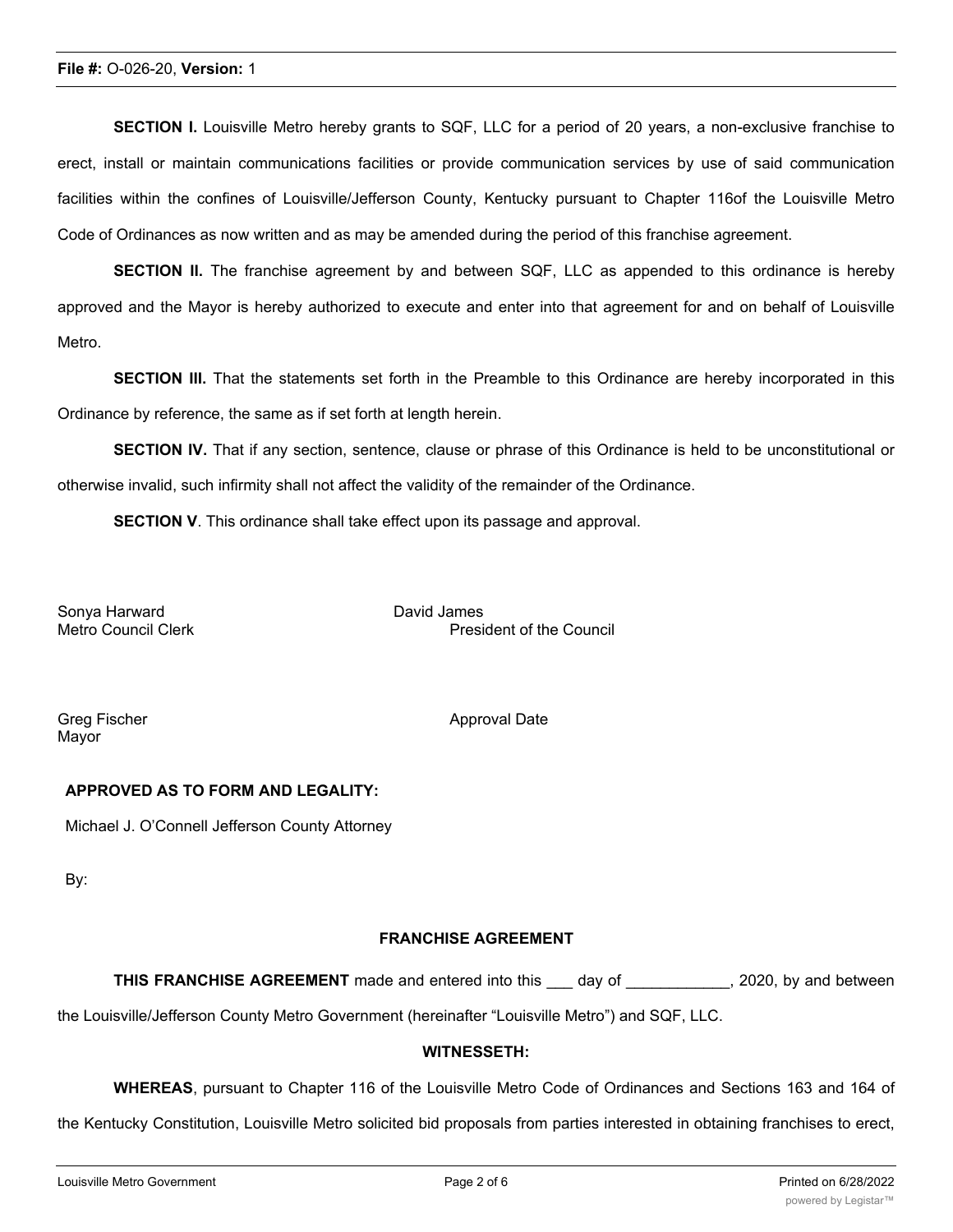install, and maintain communications facilities or provide communication services by use of said communication facilities within the confines of Louisville/Jefferson County, Kentucky.

**WHEREAS**, SQF, LLC submitted a bid proposal to Louisville Metro for a communications services franchise pursuant to the requirements of Chapter 116 of the Louisville Metro Code of Ordinances.

WHEREAS, pursuant to Ordinance No.<sub>,</sub> Series 2020, Louisville Metro granted to SQF, LLC for a period of 20 years, a non-exclusive franchise to erect, install or maintain communications facilities or provide communication services by use of said communication facilities within the confines of Louisville/Jefferson County, Kentucky pursuant to Chapter 116 of the Louisville Metro Code of Ordinances as now written and as it may be amended during the term of this franchise agreement.

**WHEREAS**, Louisville Metro and SQF, LLC have entered into this Franchise Agreement to memorialize the award by Louisville Metro to SQF, LLC of said franchise pursuant to the terms and conditions reflected in Chapter 116 of the Louisville Metro Code of Ordinances as now written and as it may be amended during the term of this franchise agreement.

**NOW THEREFORE**, for and in consideration of the mutual covenants and agreements contained herein the receipt and sufficiency of which are hereby acknowledged, Louisville Metro and SQF, LLC hereby agree to incorporate the foregoing recitals as if fully set forth herein and further agree as follows:

1. Chapter 116of the Louisville Metro Code of Ordinances, as now written and as it may be amended during the term of this franchise agreement, is incorporated herein by reference in its entirety and shall apply as if fully set forth herein.

2. The bid of SQF, LLC for said franchise, which is attached hereto as Exhibit A, is incorporated herein by reference in its entirety and shall apply as if fully set forth herein.

3. SQF, LLC agrees to comply with all applicable requirements as set forth in the Louisville Metro Public Works & Assets Utility Policy.

#### 4. LMCO § 116.03(L) states:

Special exceptions. Louisville Metro may grant a special exception to the requirements of this chapter if a Franchisee, upon application, demonstrates with written evidence that:

(1) The exception will not create any threat to the public health, safety or welfare;

(2) The increased economic burden and the potential adverse impact on Franchisee's construction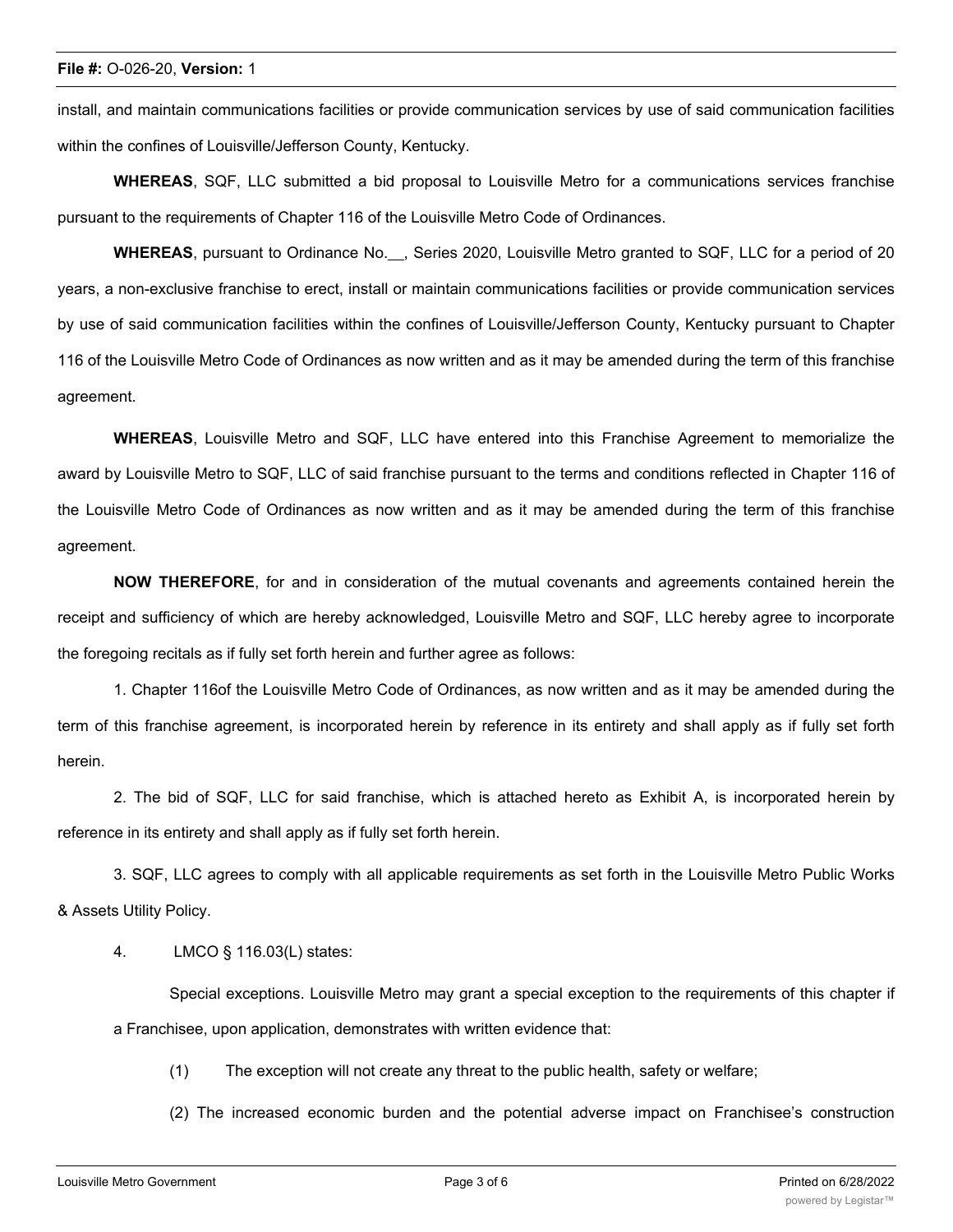schedule resulting from the strict enforcement of the requirement would actually or effectively prohibits the ability of Franchisee to provide Communications Service in Louisville Metro; and

(3) The requirement unreasonably discriminates against Franchisee in favor of another comparable Communications Service provider.

Any special exceptions shall be granted in a non-discriminatory manner.

5. In SQF, LLC's petition ("the Petition"), SQF, LLC has requested that Louisville Metro make an exception to the \$1,000,000 bond requirement of LMCO § 116.03(F)(1) pursuant to LMCO § 116.03(L). The Petition is attached hereto as Exhibit B.

6. Louisville Metro has reviewed the Petition and as determined that it will grant a special exception to the \$1,000,000 bond requirement of LMCO § 116.03(F)(1) because the Petition demonstrates that:

(a) The exception will not create any threat to the public health, safety or welfare;

- (b) The increased economic burden and the potential adverse impact on SQF, LLC's construction schedule resulting from the strict enforcement of the \$1,000,000 bond requirement of LMCO § 116.03(F)(1) would actually or effectively prohibit the ability of SQF, LLC to provide Communications Service in Louisville Metro; and
- (c) The \$1,000,000 bond requirement of LMCO § 116.03(F)(1) unreasonably discriminates against SQF, LLC in favor of comparable Communications Service providers.

7. In lieu of the \$1,000,000 bond requirement of LMCO § 116.03(F)(1), Louisville Metro and SQF, LLC agree that SQF, LLC shall maintain a bond of \$9,300 per pole beginning with a \$232,500 bond for up to twenty-five (25) poles. If any poles are erected or owned by SQF, LLC beyond 25 poles, the bond shall be increased prior to SQF, LLC erecting or owning said poles in an amount equal to the \$9,300 per pole times the number of poles owned and / or erected. Once the number of poles reaches 100, a \$1,000,000 bond shall be required and shall replace the former bond. SQF, LLC agrees to pay Louisville Metro \$1,000 per day for each pole erected or owned by SQF, LLC above 25 that are not properly bonded. Louisville Metro may collect via any authorized collection methods.

8. SQF, LLC shall, in writing, inform the Department of Public Works Engineering Manager, Suite 400, 444 South Fifth Street, Louisville, KY 40202, when SQF, LLC buys or installs a new pole. This is in addition to any other requirements or conditions found in Kentucky Revised Statutes, Louisville Metro Code of Ordinances and / or the Louisville Metro Public Works & Assets Utility Policy, each as amended.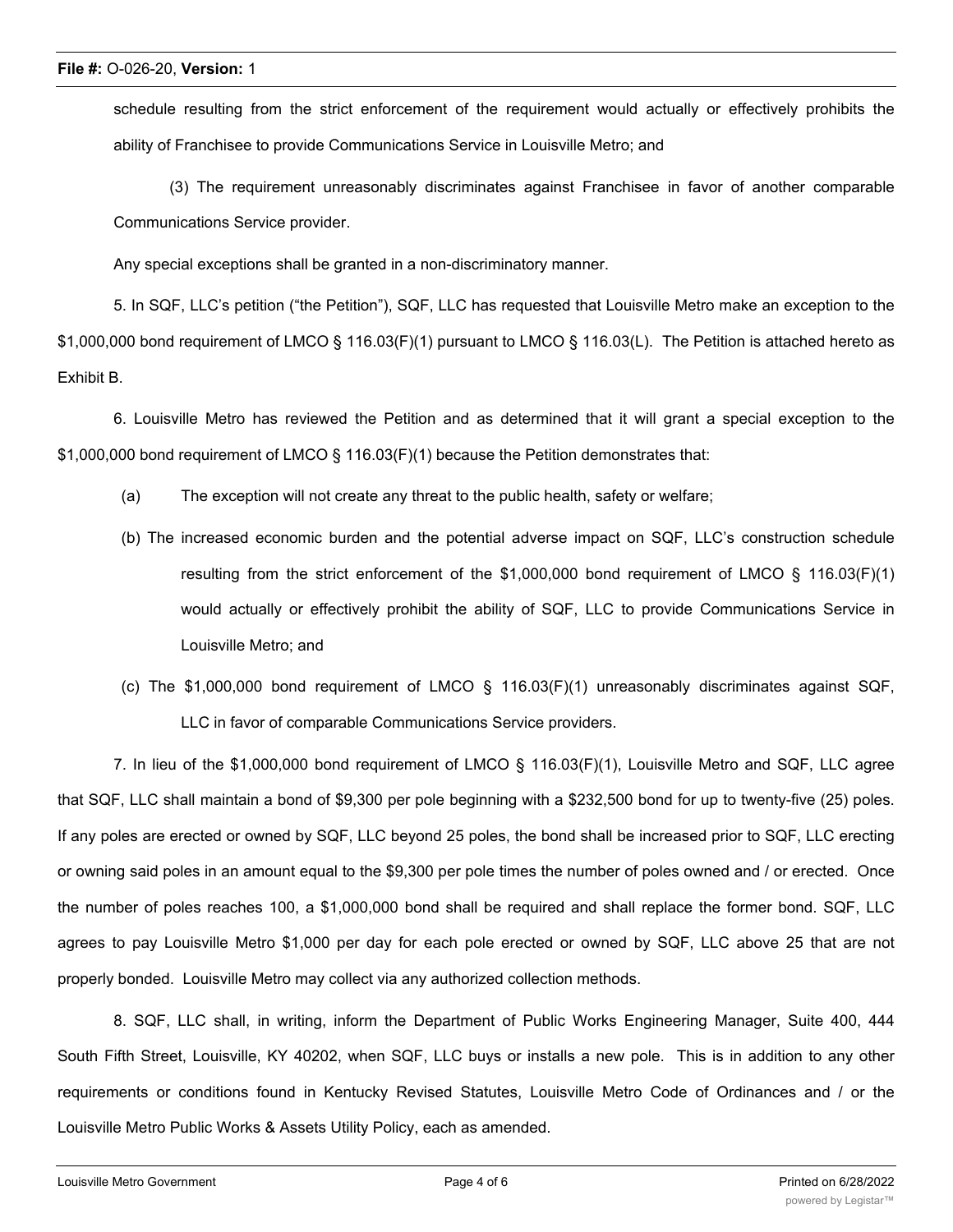9. For as long as SQF, LLC is operating under a bond in an amount under \$1,000,000.00, SQF, LLC is limited to only providing communications services on poles erected and maintained under the parameters established in Paragraph 7.

10. Upon thirty (30) days' notice prior to installation the Franchisee agrees to allow Louisville Metro to attach to Franchisee owned poles, at no cost to Louisville Metro, equipment and associated accessories that are used solely for public health, safety, or welfare purposes of Louisville Metro (i.e. cameras and sensors, hereinafter, "equipment"). Louisville Metro will be responsible for all costs associated with the installation of this equipment, including costs for any required load bearing survey, and all costs associated with the operation of the equipment, including, but not limited to maintenance of the devices, electric service, and network connectivity. The Franchisee shall maintain rights in reviewing its capacity for the equipment and determining placement of equipment on its poles so as to avoid damage or conflict with the Franchisee's equipment or other authorized attachments. Any proposed installation shall be conditioned on (i) availability and space, (ii) non-interference with existing users, and (iii) structural capacity. If it is determined that the Franchisee has excess capacity in their dark fiber network at a location where a camera is to be installed, Louisville Metro and the Franchisee may negotiate a fee for use of the excess fiber capacity to connect the equipment to the Louisville Metro network.

11. Louisville Metro granted unto SQF, LLC a non-exclusive franchise, for a term of 20 years to erect, install or maintain communications facilities or provide communication services by use of said communication facilities within the confines of Louisville/Jefferson County, Kentucky and as more specifically identified in the above-mentioned bid pursuant to Chapter 116 of the Louisville Metro Code of Ordinances as now written and as it may be amended during the term of this franchise agreement.

12. The franchise memorialized in this Franchise Agreement shall commence on passage of the ordinance approving this agreement, the signatures of the parties, and the receipt of the bond described in paragraph 7 and shall expire in the time designated in this agreement and ordinance approving this agreement.

13. SQF, LLC does hereby bind itself, its successors and assigns, to faithfully and fully perform each and every condition of said franchise as memorialized in this Agreement, and further to faithfully perform all acts required of it as the purchaser of said franchise.

14. This Franchise Agreement memorializes the agreement between the parties and shall be binding upon and inure to the benefit of the respective successors in interest to the parties hereto.

**IN WITNESS WHEREOF**, Louisville Metro and SQF, LLC have executed this Franchise Agreement as their free